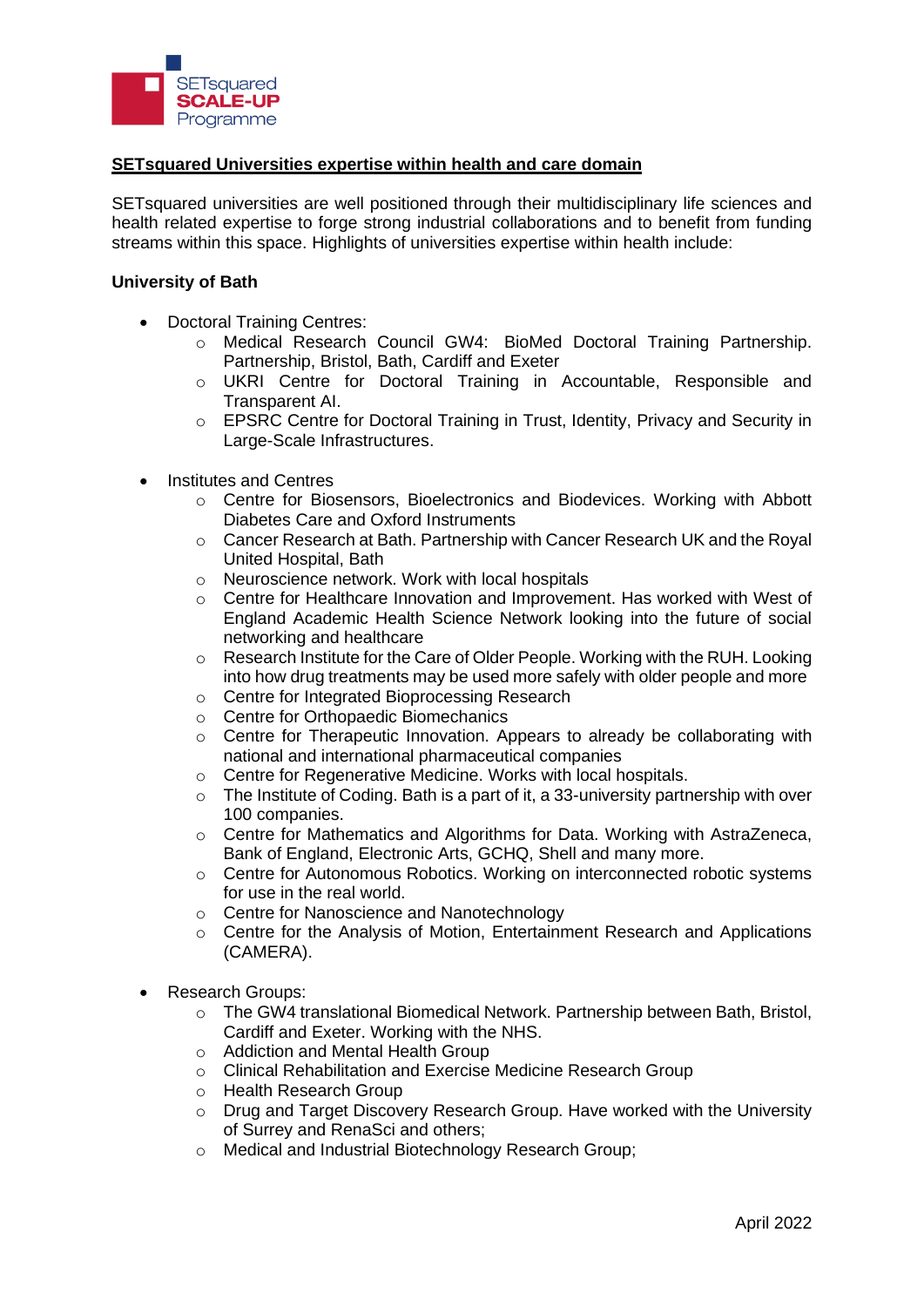

- o Medicines Design Research Group. Research often funded by the Biotechnology and Biological Sciences Research Council;
- o Numerical Analysis and Scientific Computing Research Group. Has done research on high-frequency scattering with BAE Systems, the MET Office and the Institute for Cancer Research;
- o Artificial Intelligence Research Group;
- o Mathematical foundations of Computation Research Group;
- o Human Computer Interaction Group (CREATE Lab);
- o Real and Virtual Environments Augmentation Labs (REVEAL);
- o Electronics Materials, Circuits and Systems Research Unit.

## **University of Bristol**

- Research Institutes drawing together thematic, multidisciplinary research across the University:
	- o [Elizabeth Blackwell Institute](http://www.bristol.ac.uk/blackwell/) for Health Research building new health research communities;
	- o Jean Golding Institute making data work for everyone;
	- o [Brigstow Institute](http://www.bristol.ac.uk/brigstow/) researching new ways of living and being;
	- o [Bristol Digital Futures Institute](https://www.bristol.ac.uk/bristol-digital-futures-institute/) transforming digital innovation for a better future;
	- o The University is closely linked with the University Hospitals Bristol and Weston NHS Foundation Trust and the North Bristol NHS Trust.
- Life & Health Sciences Research Centres/ groups:
	- o **[Bristol Heart Institute](https://www.bristol.ac.uk/research/institutes/heart/%22%20/o%20%22Bristol%20Heart%20Institute)**;
	- o **[Bristol Neuroscience](http://www.bristol.ac.uk/neuroscience/)**;
	- o **[Bristol Population Health Science Institute](http://www.bristol.ac.uk/research/institutes/population-health/)**;
	- o **[Translational Biomedical Research Centre](http://www.bristol.ac.uk/health-sciences/research/tbrc/)**;
	- o **[CRUK Integrative Cancer Epidemiology Programme. Funded by Cancer](https://www.bristol.ac.uk/integrative-epidemiology/programmes/icep/)  [Research UK](https://www.bristol.ac.uk/integrative-epidemiology/programmes/icep/)**;
	- o **[Lifecourse Epidemiology and Population Oral Health Group](http://www.bristol.ac.uk/dental/research/lepoh/)**;
	- o **[Oral Nanoscience Group](http://www.bristol.ac.uk/dental/research/oralnanoscience/)**;
	- o **[Bristol Renal](http://www.bristol.ac.uk/translational-health-sciences/research/academic-renal/)**;
	- o **[Academic Respiratory Unit](http://www.bristol.ac.uk/translational-health-sciences/research/respiratory/)**;
	- o **[ReMemBr Group](http://www.bristol.ac.uk/translational-health-sciences/research/neurosciences/research/remembr/)**.
- Digitisation Research Institutes, Centres and Groups:
	- o **[Digital Health Research](https://www.bristol.ac.uk/engineering/research/digital-health/research/)**;
	- o **[Bristol Vision Institute](http://www.bristol.ac.uk/vision-institute/)**;
	- o **[Visual Information Lab](https://vilab.blogs.bristol.ac.uk/)**;
	- o **[Smart Lab](http://www.bristol.ac.uk/engineering/research/smart/)**;
	- o **[Centre for Quantum Photonics](http://www.bristol.ac.uk/physics/research/quantum/)**;
	- o **[Bristol Vision Institute](http://www.bristol.ac.uk/vision-institute/)**;
	- o **[Quantum Engineering Technology Labs \(QTEC\)](http://bristol.ac.uk/qet-labs/)**;
	- o **[Digital Societies](http://www.bristol.ac.uk/fssl/research/groups/digital-societies/)**;
	- o **[Bristol Robotics Lab](https://www.bristolroboticslab.com/)**;
	- o **[Engineering Systems & Design](http://www.esdi.ac.uk/)**;
	- o **[Intelligent Systems Lab](https://intelligentsystems.bristol.ac.uk/)**.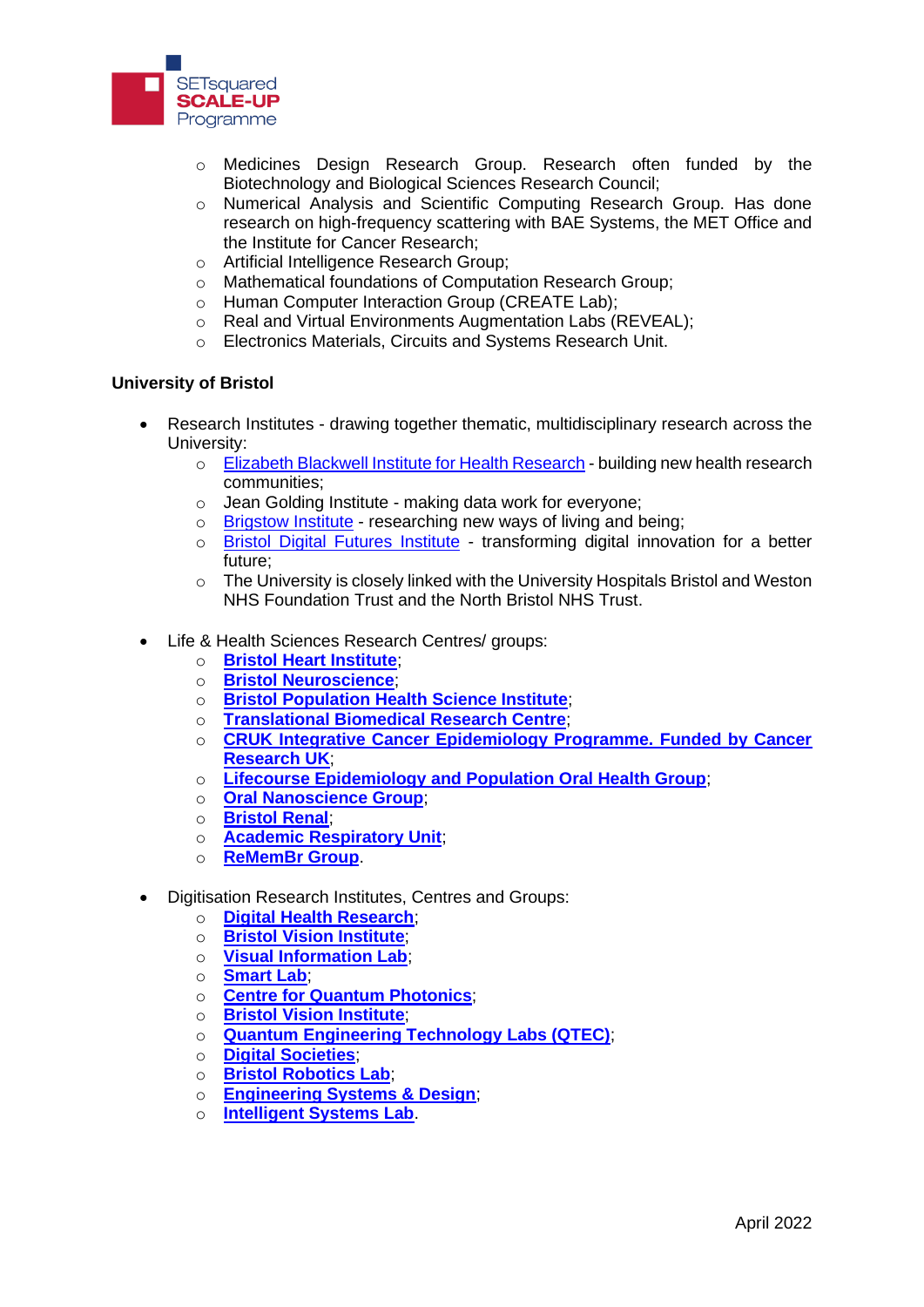

- Projects:
	- o **[Bristol Health Partners](https://www.bristolhealthpartners.org.uk/)**: We are an Academic Health Science Centre. Our mission is to generate significant health gain and improvements in service delivery in the Bristol, North Somerset and South Gloucestershire region by integrating, promoting and developing the region's strengths in health services, research, innovation and education**;**
	- o **[SPHERE](https://irc-sphere.ac.uk/)** The UK, like many other nations, is faced with an explosion of longterm health conditions - these are conditions that require continuous management, often for many years, outside of a hospital setting. SPHERE is a community of nearly 100 researchers, designed to tell us to what extent new technology can be answer to some of these problems;
	- o **[HDR-UK Substantive Research Site.](https://www.hdruk.ac.uk/about-us/locations/health-data-research-uk-southwest/)** Research on healthcare delivery using big data analysis of patient records based on the Bristol, North Somerset and South Gloucestershire (BNSSG) Systemwide Dataset, which for the first-time links primary and secondary care data for our population of around one million people.

## **University of Cardiff**

- Healthcare Institutes and Centres:
	- o European Cancer Stem Cell Research;
	- o Cardiff Institute for Tissue Engineering and Repair;
	- o Cardiff University Brain Research Imaging Centre;
	- o Centre for Human Developmental Science;
	- o Experimental MRI Centre;
	- o Marie Curie Palliative Care Research Centre;
	- o Centre for Trials Research;
	- o Wales Centre for Evidence Based Care;
	- o Neuroscience and Mental Health Research Institute;
	- o Biomechanics and Bioengineering Research Centre Versus Arthritis;
	- o Wales Research and Diagnostic Positron Emission Tomography Imaging Centre;
	- o Systems Immunity Research Institute.;
	- o MRC Centre for Neuropsychiatric Genetics and Genomics;
	- o The Research Centre for Clinical Kinaesiology;
	- o Medicines Discovery Institute. Some mentions of collaborations. Prof Simon **[Ward](https://www.cardiff.ac.uk/people/view/972633-ward-simon)**
- Healthcare Research Groups:
	- $\circ$  Operational Research Group. Has collaborated with a number of university groups as well as NHS Wales to improve the interface between the mathematical research community and the medical research community;
	- o Arthritis Research Group;
	- o Cancer Immunology Group;
	- o Cardiff Lipidomics Group;
	- o Myeloid Cell Biology Group. Cardiff Health Organisation and Policy Studies Group; Cardiff Unit for Research and Evaluation in Medical and Dental Education;
	- o Cardiff University Nanosome Network;
	- o Contact Lens and Anterior Eye Research Unit;
	- o Dementia Research Project. One of 6 UK centres;
	- o Human Gene Mutation Group;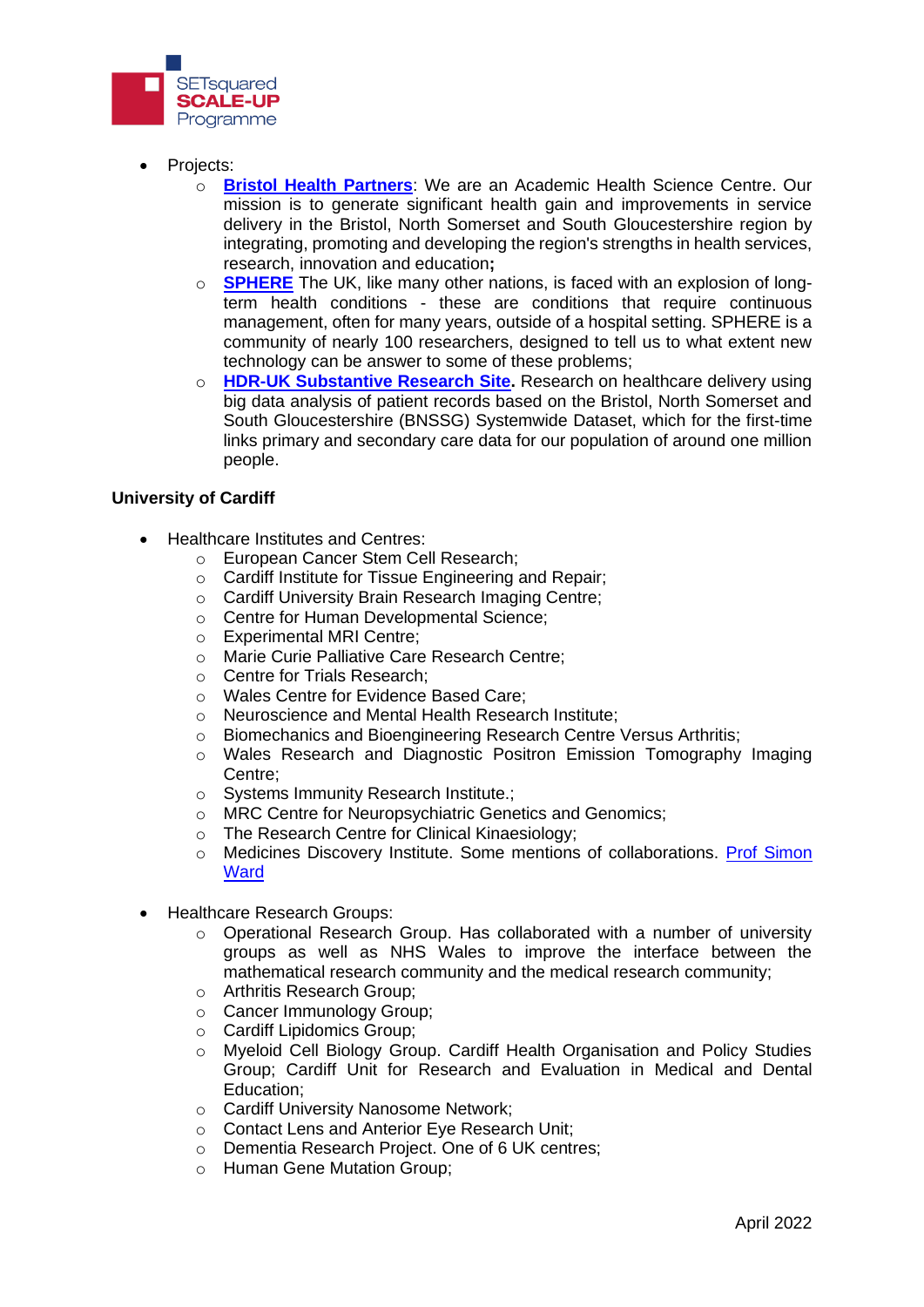

- o Macular Research Group;
- o Medical Engineering Research Group;
- o Peritoneal Immunity Group;
- o Project Sepsis;
- o T Cell Immunity Group;
- o Viral Immunology Research Group;
- o Visual Neuroscience Group;
- o Chronic Lymphatic Leukaemia Research Group;
- o The Advanced Therapies Group.
- Digitalisation Institutes and Centres:
	- o Data Innovation Research Institute. Part of a recent grant of £10 million to unlock Wales' 5G potential;
	- o Centre for Artificial Intelligence, Robotics and Human-Machine Systems
	- o Research Groups:
	- $\circ$  Data Innovation Accelerator to help companies in Wales to use their data better. The Accelerator includes Cardiff University's[Data Innovation Research](https://www.cardiff.ac.uk/data-innovation-research-institute)  [Institute \(](https://www.cardiff.ac.uk/data-innovation-research-institute)part of a recent grant of £10 million to unlock Wales' 5G potential) and belongs to th[e School of Computer Science and Informatics,](https://www.cardiff.ac.uk/computer-science) alongside initiatives including[Supercomputing Wales;](https://www.supercomputing.wales/)
	- o [National Software Academy;](https://www.cardiff.ac.uk/software-academy)
	- o Visual Computing Group;
	- o Advanced Research Computing Group;
	- o Applied and Computational Mathematics Research Group.

#### **University of Exeter**

- Healthcare Research Centres and Institutes:
	- o Centre for Biomedical Modelling and Analysis;
	- $\circ$  EPSRC Centre for Predictive Modelling in Healthcare. Using mathematical models to help people living with chronic health conditions;
	- o Children's Health and Exercise Research Centre. Work with local hospitals
	- o MRC Centre for Medical Mycology. International collaborations;
	- o Institute of Biomedical and Clinical Science;
	- o Institute of Health Research;
	- o European Centre for Environment and Human Health;
	- o Living Systems Institute.
- Healthcare Research Groups:
	- o Diagnosis of Symptomatic Cancer Optimally Group. Links with local hospitals;
	- o Biomedical Engineering Group. Working closely with local hospitals;
	- o Biochemistry, Chemical Biology and Structural Biology Group;
	- o Human Movement Science: Biomechanics Group;
	- o Epidemiology and Public Health Group;
	- o Islet Biology Exeter, diabetes research;
	- o NIHR Global Health Research Group;
	- o Obesity and Adipose Tissue Biology Group. Closely linked with the NIHR Clinical Research Facility at Wonford;
	- o Primary Care Group. Closely linked to local hospitals;
	- o Medical Imaging Group;
	- o Exeter Test Group, Medical School;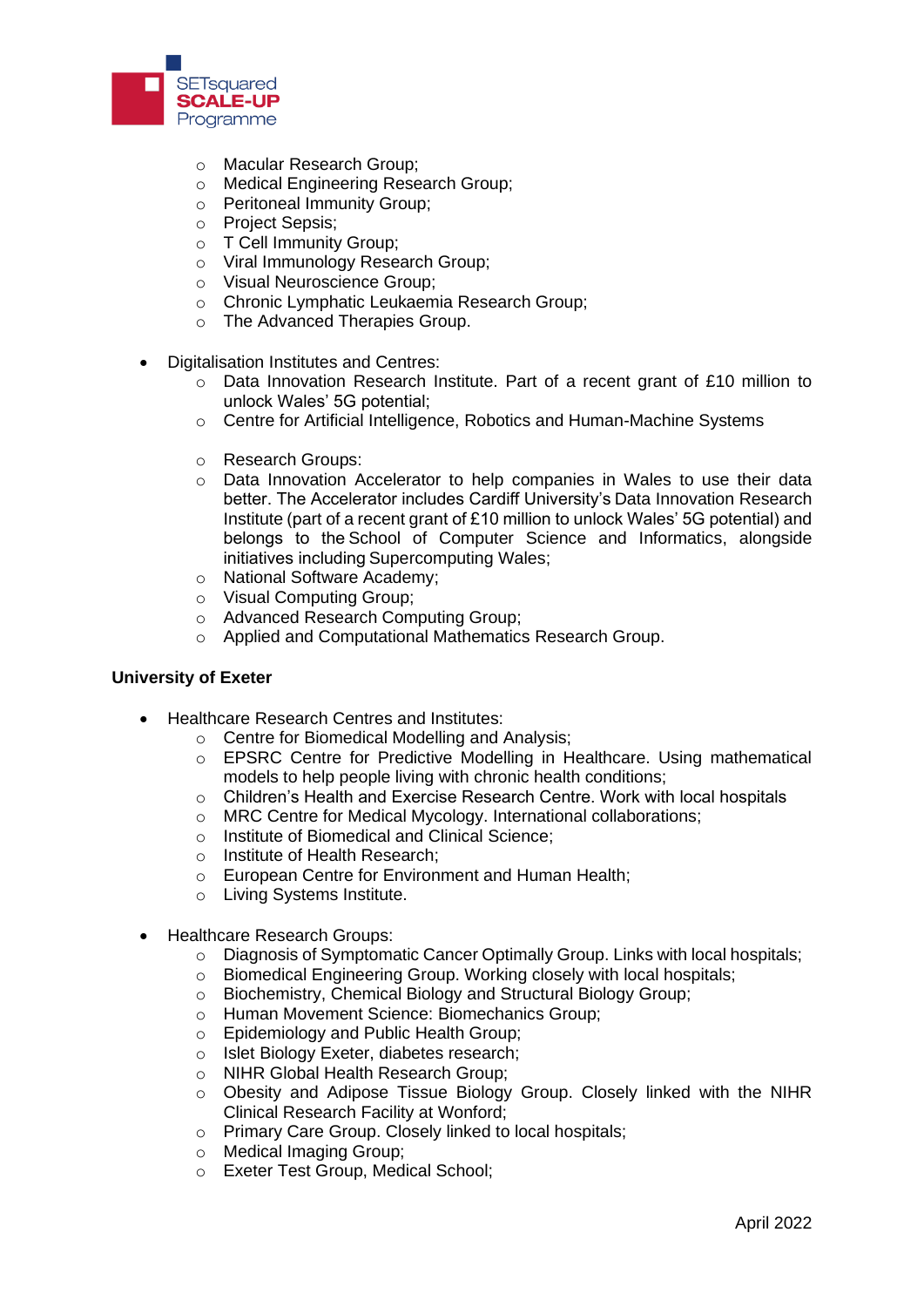

- o Health Statistics Group, Health Services and Policy Group, Health Economics Group;
- o Exeter Collaboration for Academic Primary Care;
- o Complex Interventions Group;
- o Microbes and Disease Group;
- o Cognitive Neurology Research Group;
- o Cell and Molecular Biology and Development Group;
- o Complex Disease Epigenetics Group;
- o Exeter Applied Neurophysiology Group;
- o Exeter IBD and Pharmacogenetics Research Group;
- o Molecular Genetics Groups;
- o Vascular Medicine Group.

## **University of Southampton**

- Healthcare Research Institutes and Centres:
	- o The [Centre for Cancer Immunology:](https://www.southampton.ac.uk/youreit) worked with the Oxford CRUK Centre, La Jolla Institute of Allergy and Immunology to investigate why some tumours react so well to immunotherapy;
	- o [Institute for Life Sciences](https://www.southampton.ac.uk/life-sciences/index.page) researchers from across the University with strategic themes focussed on Health and Medicine, Living Systems, Life Technologies and Insights through Data - includes FortisNet an interdisciplinary network of clinical, academic and industrial partners that aims to develop research, products and services that will transform musculoskeletal health;
	- o [NIHR Southampton Biomedical Research Centre](https://www.uhs.nhs.uk/ClinicalResearchinSouthampton/Research/Facilities/NIHR-Southampton-Biomedical-Research-Centre/Ourresearchandimpacts/Ourresearchandimpacts.aspx) takes new discoveries, treatments and technologies into the clinic, using our unique tools, facilities and world-leading expertise –themes cover Nutrition, respiratory and critical care, data science, microbial science and behavioural science;
	- o [Wessex Institute.](https://www.southampton.ac.uk/medicine/business_partnership/services/wessex_institute.page) High-quality, practice-based research to support decisionmakers in health and healthcare;
	- o [Southampton Cancer Research UK](https://www.southampton.ac.uk/cruk/index.page) centre. Research strengths in Immunotherapy, Cell Biology, Medical Oncology, Surgery and Cancer Genetics;
	- o The NIHR/Cancer Research UK Experimental Cancer Medicine Centre). One of 18 centres across the UK.Builds on expertise in immunotherapy;
	- o [Institute of Developmental Sciences](https://www.southampton.ac.uk/medicine/research/ids/institute-developmental-studies.page) covering nutrition and metabolism, regenerative medicine, genomics, epigenetics (Southampton is a partner in the EpiGen global research consortium), and periconceptional medicine;
	- o [NIHR Applied Research Collaboration Wessex;](https://www.arc-wx.nihr.ac.uk/about-us/who-are-we/)
	- [Institute for Sound and Vibration](https://www.southampton.ac.uk/engineering/research/centres/isvr.page) (ISVR) alongside engineering applications ISVR undertakes fundamental work on understanding how humans hear sounds and process this information (Research Group: Signal processing, Audio and Hearing Group – including the Hearing and Balance Research Centre, Auditory Implant Centre and Audiology Clinic);
	- o [National Biofilms Innovation Centre](https://www.biofilms.ac.uk/) Innovation Knowledge Centre (IKC) aims to establish a network of research and innovation capacity catalysing collaboration with industry 100+ industrial partners, 52 research partners.
- Healthcare Research Groups
	- o The [Active Living and Rehabilitation](https://www.southampton.ac.uk/alr/index.page) group aims to enable active living across life span;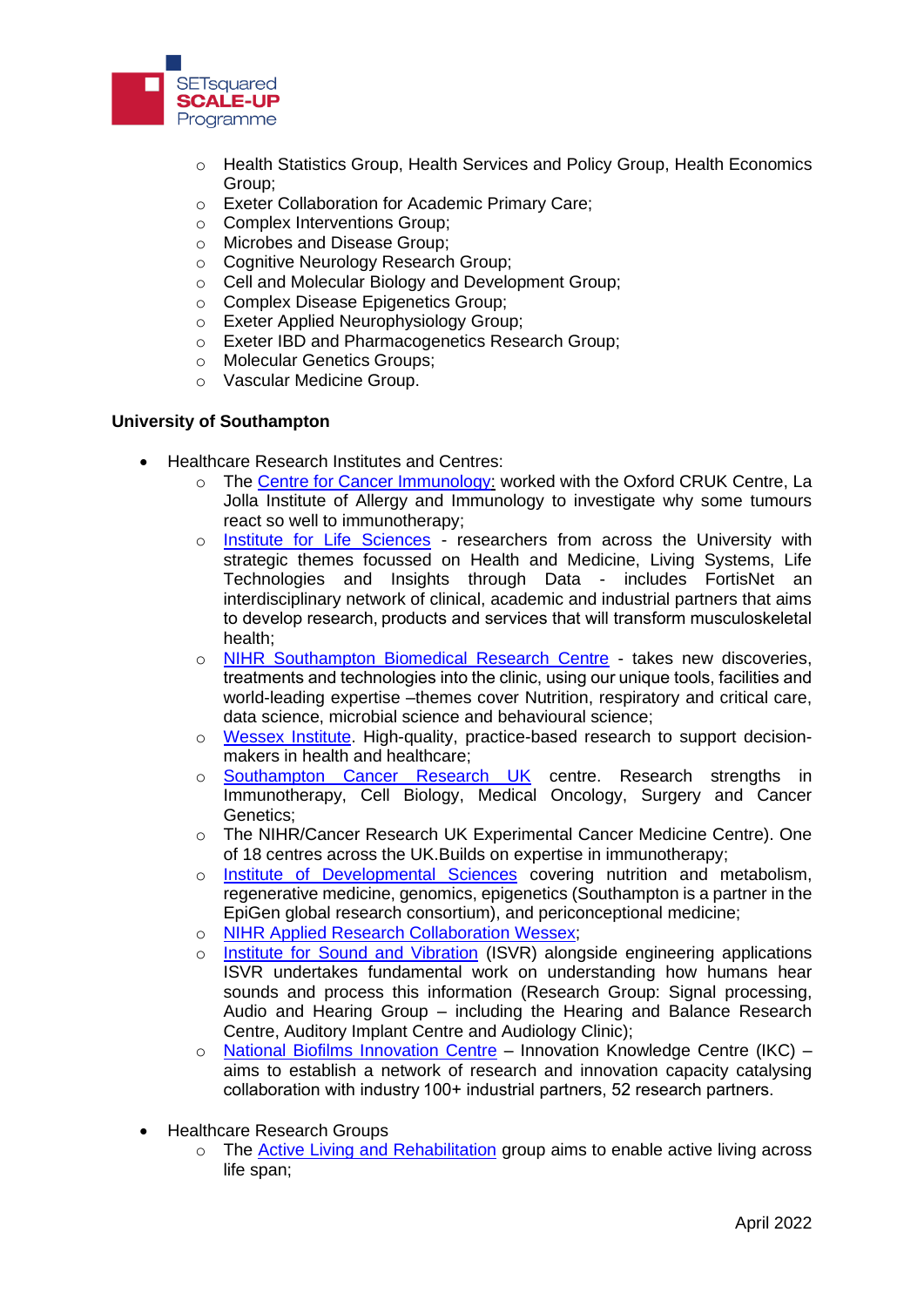

- $\circ$  The Complex [Health Needs](https://www.southampton.ac.uk/chp/index.page) group researches how life-changing ailments impact on individuals and their families. Aims on improving the situation of those who suffer from dementia and cancer;
- $\circ$  The [Fundamental Care](https://www.southampton.ac.uk/fcs) theme looks at elements of care and safety that are essential for the maintenance of health and dignity and the management of illness including bladder and bowel management;
- o Centre for Clinical and Community Applications of Health Psychology international reputation in the development and evaluation of digital healthrelated behaviour change interventions for promoting health and illness management.
- Social Networks Health and Wellbeing group (long term conditions / selfmanagement / networks and communities)
- $\circ$  Southampton Clinical Trials Unit. Working in conjunction with NIHR and Cancer Research UK.
- o NIHR/Southampton Clinical Research Facility;
- o MRC Lifecourse Epidemiology Unit. Looking into Chronic Musculoskeletal disorders, Diabetes mellitus and Cardiovascular disease;
- o Primary Care Research Group. Research into antibiotics, cancer, communication, mental health, supporting self-management and integrative health care;
- o Southampton Neurosciences Group (SoNG) collaborative, interdisciplinary and applied neuroscience studying the brain and neural function in health and disease;
- o [NAMRIP](https://www.southampton.ac.uk/namrip/) Global Network for Anti-Microbial Resistance and Infection Prevention.
- Digital Healthcare Research Centres and Institutes:
	- $\circ$  The Centre of Excellence for the Future of Human Communication- design of digital communication tools for healthcare, such as apps for the remote monitoring of patients' health;
	- o [Zepler Institute](https://www.zeplerinstitute.com/) largest photonics and electronics institute in the UK includes the Optoelectronics Research Centre and the Nanoelectronics and nanotechnological Research Group. Includes biosensors and lab-on-chip;
	- o [Centre for Health Technologies](https://www.cht.ecs.soton.ac.uk/) a catalyst for new collaborations and partnerships between ECS and health partners/ practitioners in the areas such as e-health, healthcare technologies, wellbeing and rehabilitation;
	- o [IT Innovation Centre](http://www.it-innovation.soton.ac.uk/) specialises in the advancement of innovative information technologies and their deployment in industry and commerce. Including establishing digital innovation ecosystems to accelerate adoption of technologies within the health and social care system;
	- o [Clinical Informatics Research Unit](https://www.southampton.ac.uk/medicine/business_partnership/ciru.page) applied research in software development, data modelling and definitions, and develop terminology and standards; provide software and services to those engaged in clinical research to both improve quality and effectiveness, deliver healthcare innovation through informatics solutions.
- Digital Health Research Groups:
	- o The Agents, Interaction and Complexity Research Group science and engineering of complex socio‐technical, socio‐economic and socio‐ecological systems that underpin the most pressing challenges currently facing society including refactoring health‐care systems to cope with demographic change;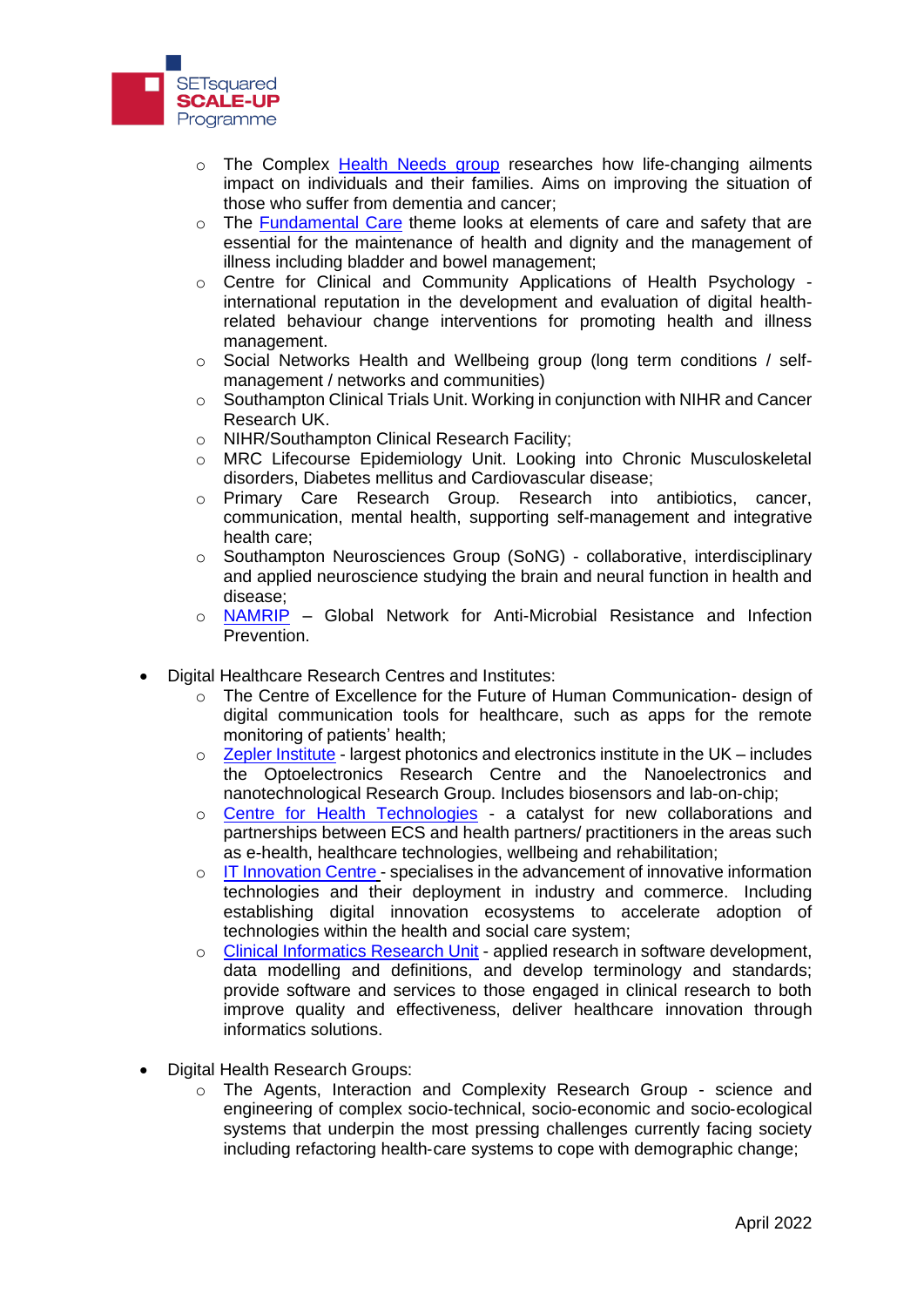

- o [Biomedical Electronics Research Group](https://www.bio.ecs.soton.ac.uk/) electronic devices and biophysics, to the design and operation of sensors and biosensors and the research, development and production of cutting edge signal processing methods and systems.
- o [Vision Learning and Control Group](https://www.vlc.ecs.soton.ac.uk/about-us)
- o Electronics and Electrical Engineering;
- o Advanced materials and devices;
- o Energy and power engineering;
- o Electronic systems and devices;
- o Modelling and simulation;
- $\circ$  Healthcare and medical engineering; The Energy Harvesting Research Group, works with KTN;
- o The Next Generation Wireless Research Group.

## **University of Surrey**

# [Health and Medical Sciences Research Themes](https://www.surrey.ac.uk/faculty-health-medical-sciences/research)

- [Chronobiology and sleep](https://www.surrey.ac.uk/faculty-health-medical-sciences/research/chronobiology-and-sleep) alleviating disrupted sleep and managing circadian timing for improved health outcomes.
- [Digital health and data science](https://www.surrey.ac.uk/faculty-health-medical-sciences/research/digital-health-and-data-science) gathering new data insights to advance diagnostics, treatment and care.
- [Health ageing and supporting long-term conditions](https://www.surrey.ac.uk/faculty-health-medical-sciences/research/healthy-ageing-and-supporting-long-term-conditions) defining mechanisms and markers of age-related disease to improve intervention and care.
- [Infection and Immunity](https://www.surrey.ac.uk/faculty-health-medical-sciences/research/infection-and-immunity) understanding microbes, host immunity and preventing the spread of infectious disease.
- [Nutrition and food security](https://www.surrey.ac.uk/faculty-health-medical-sciences/research/nutrition-and-food-security) determining dietary requirements and sustainable food choices to improve health.
- [Understanding people's relationships with social and physical environments](https://www.surrey.ac.uk/faculty-health-medical-sciences/research/understanding-peoples-relationships-social-and-physical-environments) understanding how health and developments are impacted by an individual's environment.

## [Health & Medical Sciences Research Centres & Facilities](https://www.surrey.ac.uk/faculty-health-medical-sciences/facilities)

- [Bioimaging and Flow Cytometry Core Facility](https://www.surrey.ac.uk/school-biosciences-medicine/facilities/bioimaging-and-flow-cytometry)
- [Bioinformatics Core Facility](https://www.surrey.ac.uk/school-biosciences-medicine/facilities/bioinformatics)
- [Biomedical Research Facility](https://www.surrey.ac.uk/school-biosciences-medicine/biomedical-research-facility)
- [Clinical Research Building](https://www.surrey.ac.uk/school-biosciences-medicine/research/clinical-research-building) home to a number of synergistic units committed to excellence in clinical research and digital health innovation including sleep and circadian rhythm research.
- [Cognition, Genes and Developmental Variability Lab](https://www.surrey.ac.uk/cognition-genes-and-developmental-variability-lab)
- [Geonomics Core Facility](https://www.surrey.ac.uk/school-biosciences-medicine/facilities/genomics-facility)
- [Metabolomics Core Facility](https://www.surrey.ac.uk/school-biosciences-medicine/facilities/metabolomics)
- [Neuropsychology Laboratory](https://www.surrey.ac.uk/brain-and-behaviour-research-group/neuropsychology-laboratory)
- [Phenomics Core Facility](https://www.surrey.ac.uk/school-veterinary-medicine/facilities/phenomics-core-facility)
- [Research Design Service South-East \(Surrey Hub\)](https://www.surrey.ac.uk/school-biosciences-medicine/research/research-design-service-south-east-surrey-hub)
- [Simulation Suite](https://www.surrey.ac.uk/school-health-sciences/become-a-health-professional/teaching-facilities#simulation-suite) multi-purpose critical care centre that can be used as an A&E, a birthing suite, an intensive care unit and an operating theatre.
- [Stable Isotope-Based Analysis Core Facility](https://www.surrey.ac.uk/school-biosciences-medicine/facilities/stable-isotope-based-analysis)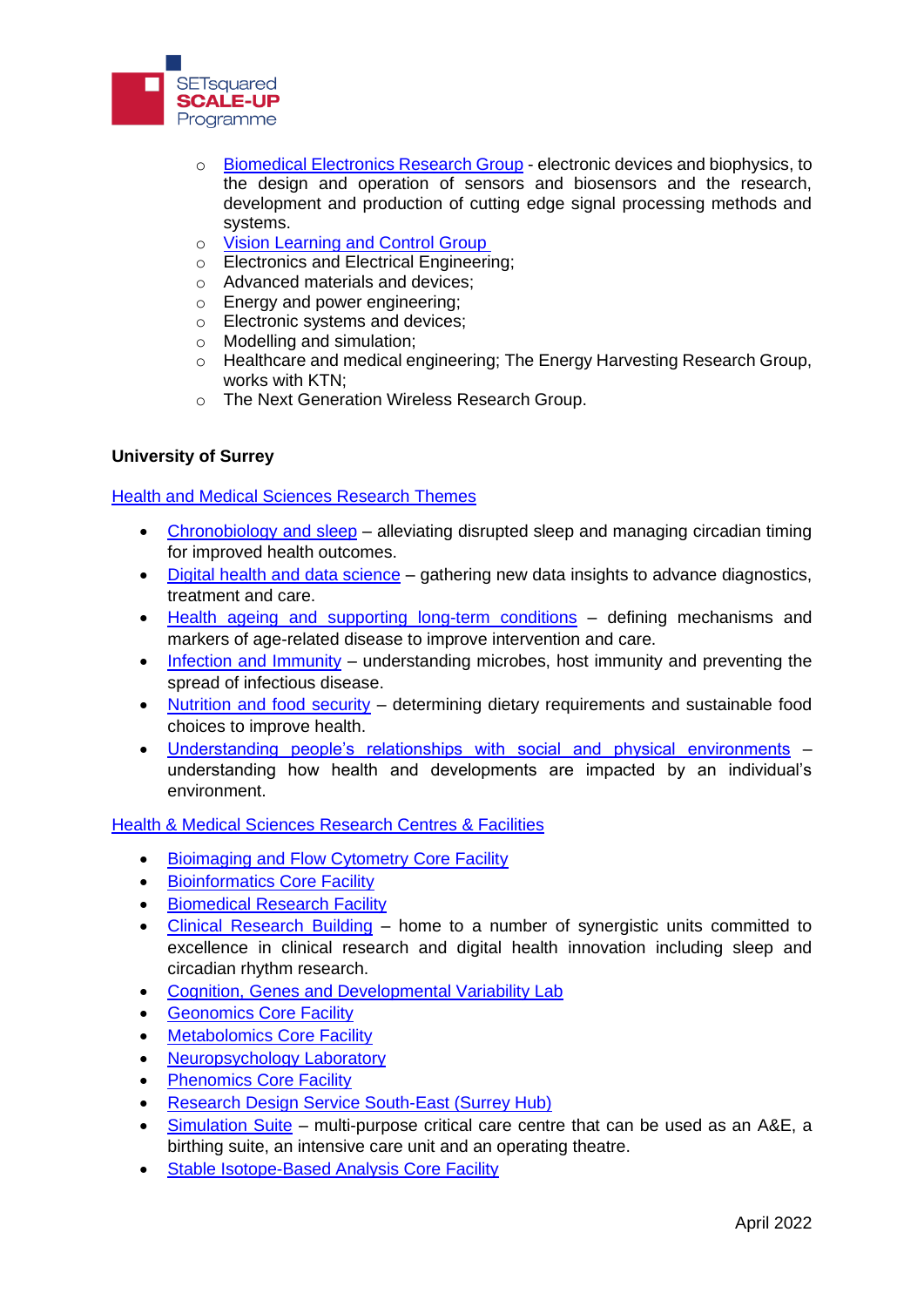

- [Surrey Baby Lab](https://www.surrey.ac.uk/surrey-baby-lab) interested in understanding how infants and children interact with their environment and if and how learning language has an influence on the way we perceive the world.
- [Surrey Cancer Research Institute](https://surreycancer.org.uk/)
- [Surrey Clinical Research Facility](https://www.surrey.ac.uk/school-biosciences-medicine/research/clinical-research-building#clinical-research-facility) a core human resource recognised as a centre of excellence for the delivery of clinical trials and studies involving participants.
- [Surrey Clinical Trials Unit](https://www.surrey.ac.uk/school-biosciences-medicine/research/clinical-research-building#clinical-trials-unit) a fully registered academic CTU with the experience, expertise and infrastructure to develop, organise and manage high quality, multicentre, randomised controlled trials.
- [Surrey Health Economics Centre](https://www.surrey.ac.uk/school-biosciences-medicine/research/surrey-health-economics-centre) conducts research in the field of Health Economics and related disciplines.
- [Surrey Heartlands Health Tech Accelerator](https://www.surrey.ac.uk/school-biosciences-medicine/research/clinical-research-building#surrey-heartlands-health-tech-accelerator) a flexible high-tech environment for innovation and networking between innovators, SMEs, clinicals, and academic researchers in fulfilment of a digital health agenda.
- [Surrey Human Performance Institute](https://www.surrey.ac.uk/surrey-human-performance-institute) a sport and exercise science facility based at Surrey Sports Park, working on the frontier of developing clinical exercise physiology research outside of a hospital setting.
- [Surrey Ion Beam Centre](https://www.surrey.ac.uk/ion-beam-centre/facilities)
- [Surrey Sleep Research Centre](https://www.surrey.ac.uk/surrey-sleep-research-centre) home to forward-thinking multidisciplinary approaches to pre-clinical and clinical sleep research, using a wide range of state-ofthe-art equipment to monitor, record and analyse sleep patterns, sleep disorders and circadian rhythms.
- [UK Dementia Research Institute \(DRI\) Living Lan/UK-DRI Care Research &](https://www.surrey.ac.uk/school-biosciences-medicine/research/clinical-research-building#uk-dementia-research-institute)  [Technology](https://www.surrey.ac.uk/school-biosciences-medicine/research/clinical-research-building#uk-dementia-research-institute) – the facility enables long-term physiological and behavioural monitoring and validation of new technology against gold standard methods in an environment which combines aspects of a home environment with clinical research and safety requirements.
- [Veterinary Biomechanics Laboratory](https://www.surrey.ac.uk/school-veterinary-medicine/facilities/veterinary-biomechanics-laboratory)
- [Veterinary clinical Skills Centre](https://www.surrey.ac.uk/school-veterinary-medicine/facilities/clinical-skills-centre)
- **[Veterinary Pathology Centre](https://www.surrey.ac.uk/school-veterinary-medicine/facilities/veterinary-pathology-centre)**

[Health Sciences Research Themes & Clusters](https://www.surrey.ac.uk/school-health-sciences/research)

- [Digital Health](https://www.surrey.ac.uk/school-health-sciences/research/digital-health) leading research in collaboration with engineering colleagues, commercial partners and citizens to create health technologies that are accessible for people using health services and their families; and demonstrate evidence of improvements in health, well-being and social care outcomes.
- [Workforce, organisation and wellbeing](https://www.surrey.ac.uk/school-health-sciences/research/workforce-organisation-and-wellbeing) leading research and educational innovation that will inform practice and support the wellbeing of the healthcare workforce to ensure optimal staff and patient outcomes.
- [Long-term conditions and ageing](https://www.surrey.ac.uk/school-health-sciences/research/long-term-conditions-and-ageing) to ensure provision of high quality, values-based health and social care research across the life-span
- [Cancer Care](https://www.surrey.ac.uk/school-health-sciences/research/cancer) working with experts from diverse disciplines technology, science, engineering, psychology – alongside NHS professionals, and patients and their families, from the very young to the very old. We create innovative ways of being diagnosed quicker and living well, with and beyond cancer. Our work helps optimise cancer outcomes and impacts positively on experiences of care.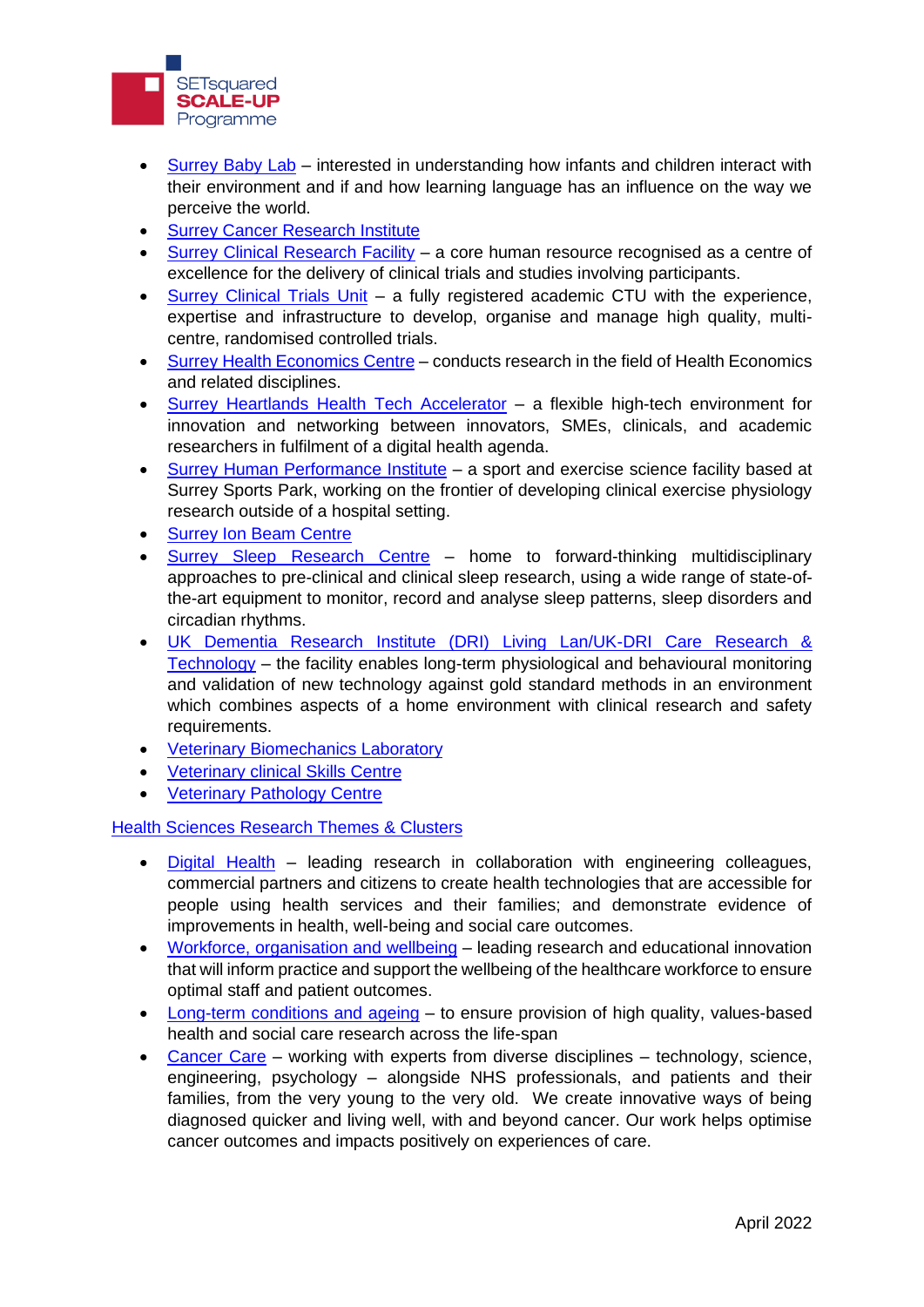

• [Maternal, child and family health](https://www.surrey.ac.uk/school-health-sciences/research/maternal-child-family-health-cluster) – to integrate research with education and practice to support the delivery of high quality and innovative maternal, child and family healthcare.

[Biosciences and Medicine Research Sections](hhttps://www.surrey.ac.uk/school-biosciences-medicine/research)

- [Section of Bacteriology](https://www.surrey.ac.uk/school-biosciences-medicine/research/section-bacteriology)
- [Section of Cardiovascular Sciences](https://www.surrey.ac.uk/school-biosciences-medicine/research/section-cardiovascular-sciences)
- [Section of Clinical Medicine](https://www.surrey.ac.uk/section-clinical-medicine-ageing)
- [Section of Chronobiology](https://www.surrey.ac.uk/school-biosciences-medicine/research/section-chronobiology)
- [Section of Exercise sciences](https://www.surrey.ac.uk/school-biosciences-medicine/research/section-exercise-sciences)
- [Section of Immunology](https://www.surrey.ac.uk/school-biosciences-medicine/research/section-immunology)
- [Section of Metabolic Medicine, Food and Macronutrients](https://www.surrey.ac.uk/school-biosciences-medicine/research/section-metabolic-medicine-food-and-macronutrients)
- [Section of Public Health and Food Security](https://www.surrey.ac.uk/school-biosciences-medicine/research/section-public-health-and-food-security)
- [Section of Statistical Multi-Omics](https://www.surrey.ac.uk/school-biosciences-medicine/research/section-statistical-multi-omics)
- [Section of Systems Biology](https://www.surrey.ac.uk/school-biosciences-medicine/research/section-systems-biology)
- **[Section of Virology](https://www.surrey.ac.uk/school-biosciences-medicine/research/section-virology)**

[Psychology Research Groups & Centres](https://www.surrey.ac.uk/school-psychology/research)

- [Brain and behaviour](https://www.surrey.ac.uk/brain-and-behaviour-research-group) we explore multiple aspects of cognition and behaviour across the lifespan in both non-clinical and clinical populations.
- [Clinical intervention and practice](https://www.surrey.ac.uk/clinical-intervention-and-practice-research-group) we have a long standing national and international reputation for our research in mental health prevention, promotion, intervention and understandings.
- [Cognitive psychology](https://www.surrey.ac.uk/cognitive-psychology-research-group) we are working to answer fundamental questions in cognition as well as looking to apply our understanding to solve problems faced by individuals, organisation, and our society.
- [Development, education, learning and outreach in psychology](https://www.surrey.ac.uk/development-education-and-outreach-in-psychology-research-group) research covers the pre-natal through to adulthood and aims to answer fundamental questions to impact both theory and practice.
- [Environmental psychology](https://www.surrey.ac.uk/environmental-psychology-research-group) the interaction between people and their physical environment.
- [Food, consumer behaviour and](https://www.surrey.ac.uk/food-consumer-behaviour-and-health-research-centre) health research centre the major driving force behind our research is the need to translate basic biological knowledge on food safety, diet and health in order to facilitate the improvement of people's lives.
- [Health psychology](https://www.surrey.ac.uk/health-psychology-research-group) researching four broad areas of health behaviour and behaviour change; risk appreciation, governance and policy processes; chronic conditions; and health, stress and fatigue.
- [Social emotions and equality in relations](https://www.surrey.ac.uk/social-emotions-and-equality-in-relations-research-group) research that supports and sustains positive interpersonal relations, equality, generous inclusion, and civil society

[School of Veterinary Medicine](https://www.surrey.ac.uk/school-veterinary-medicine/research) – we understand that human health is closely linked to animals, plants and our shared environment. To improve our health and that of animals, we've implemented a ['One-Health, One Medicine'](https://www.surrey.ac.uk/one-health-one-medicine) approach, bringing together expertise form a broad range of multidisciplinary areas.